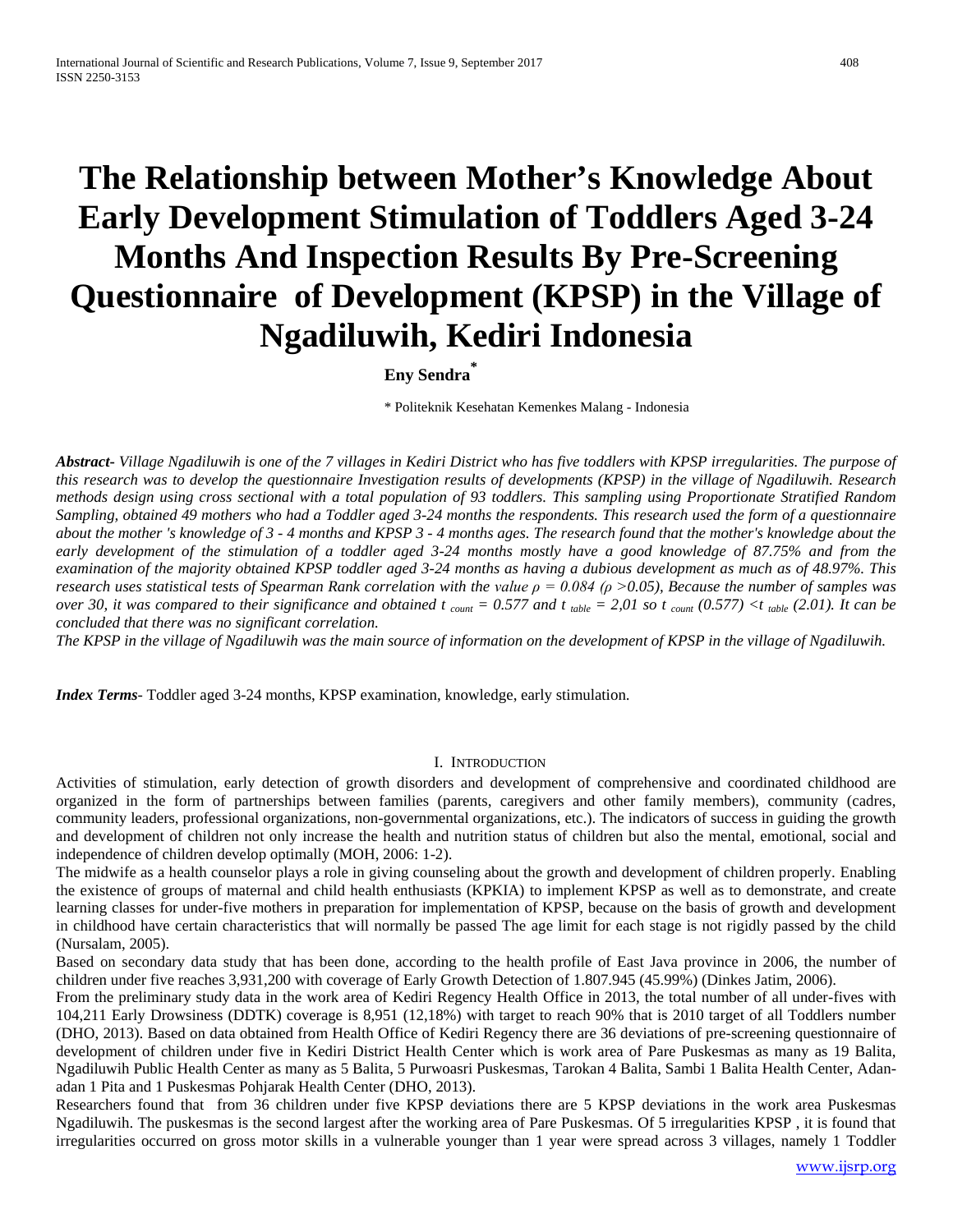Village Bangle, 1 Toddler in Desa Purwokerto and the largest in the village Ngadiluwih there are 3 toddler, Based on this background the author Intend to conduct research entitled "Knowledge of Mother's Relationship about Early Stimulation Development of Toddler with Result of Inspection of Growth Questionnaire (KPSP) at Toddler in Ngadiluwih Village Ngadiluwih Sub-district of Kediri Regency"

The objective of the research was to know the relationship between mother knowledge about early stimulation of under five development and result of examination of pre-screening questionnaire of development in toddler

#### II. METHOD

 This research uses correlation approach of Analytical Survey Cross Sectional (Nursalam, 2013: 162-163). Researchers looked for relationships of mother's knowledge about the early stimulation of early childhood development as an independent variable and the results of KPSP as independent variables at the same time (one time). The population in this study is the mother who has Toddlers aged 3-24 months in the village that is some 93 Ngadiluwih Toddler on 7 IHC. Sample in this study were mostly mothers with toddlers 3-24 months of age in the village of Ngadiluwih in Kediri. In this study, the sampling technique used is Proportionate Stratified Random Sampling For a sampling of each Posyandu done by coating using a lottery scrambles written Toddlers name and raffled an appropriate amount on each IHC. In this study, the independent variable mothers' knowledge of early stimulation Toddler development. In this study, the dependent variable is the result of pre-screening questionnaire examination of their rapidly developing n. This analysis using correlation *Spearman Rank,* this test is used to determine whether there is a relationship between two variables ordinal scale.

# III. RESULT

The research found descriptive data includes characteristic of the samples and presented in the following tables below and be statistically as well.

Table 1 Distribution Frequency age of the women who have 3-24 Months Toddler

| NO | AGE       | N  | $\frac{0}{0}$ |
|----|-----------|----|---------------|
|    | $>20$     | U  |               |
| 2  | $20 - 35$ | 38 | 77,55         |
| 3  | $<$ 35    | 11 | 22,44         |
|    |           | 49 | 100           |

From the table above can be concluded that most Respondents aged 20-35 years ie 77.55% (38 people). Based on the education of mothers who have children aged 3-24 months can be seen in the table below: Table 2 Frequency Distribution of Mother education with toddlers ages 3-24 months

| N <sub>O</sub> | <b>EDUCATION</b>   |    | $\frac{0}{0}$ |
|----------------|--------------------|----|---------------|
|                | Elementary         |    | 8,16          |
|                | Junior High School | 21 | 42,85         |
|                | Senior High School | 18 | 36,73         |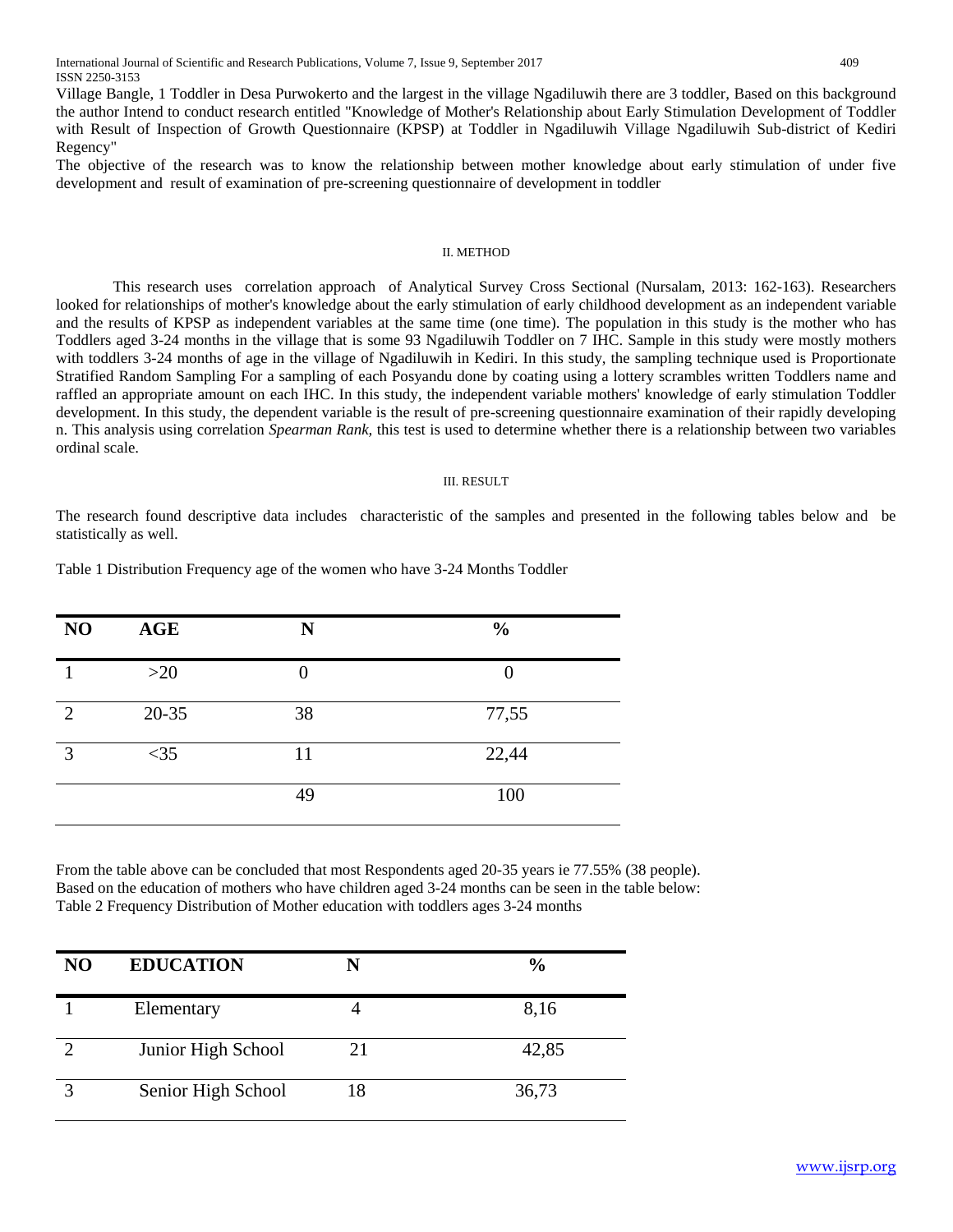International Journal of Scientific and Research Publications, Volume 7, Issue 9, September 2017 410 ICCNL $2250-215$ 

|                | 49 | <b>100</b> |
|----------------|----|------------|
| Undergraduates |    | 10,2       |
| Diploma        |    |            |

From the table above, it can be concluded that most of respondents junior high education that is equal to 42% (21 people)

Based on the work of mothers who have children aged 3-24 months can be seen in the table below: Table 3 Frequency Distribution mothers work Toddlers aged 3-24 months

| N <sub>O</sub> | <b>TYPE OF EMPLOYMENT</b> | N  | $\frac{6}{9}$ |
|----------------|---------------------------|----|---------------|
|                | Household                 | 40 | 81,63         |
|                | Private work              | 6  | 12,24         |
|                | Teacher                   | 3  | 6,12          |
|                |                           | 49 | 100           |

From the table above can be concluded that most Respondents work as housewives as much as 81,63% (40 people). Maternal knowledge about early stimulation of development of children aged 3-24 months in Ngadiluwih Village is presented in the following table:

Table 4 Frequency Distribution of Capital Knowledge about development early stimulation Toddlers ages 3-24 months

| N <sub>O</sub> | <b>KNOWLEDGE</b> |    | $\mathbf{0}$ |  |
|----------------|------------------|----|--------------|--|
|                | Good             |    | 87.75        |  |
|                | Fair             |    | .2.24        |  |
|                | Poor             |    |              |  |
|                |                  | 40 | 100          |  |

From the table above can be concluded that most Respondents have good knowledge that is equal to 87.75% (43 people) The examination of KPSP in children aged 3-24 months in Ngadiluwih Village will be presented in the following table: Table 5 Frequency Distribution Inspection Results KPSP in Toddlers Age 3-24 months

| NO. | <b>CLASSIFICATION</b> |    | $\frac{0}{0}$ |  |
|-----|-----------------------|----|---------------|--|
|     | In Accordance         |    | 30,61         |  |
|     | <b>Dubious</b>        | 24 | 48,97         |  |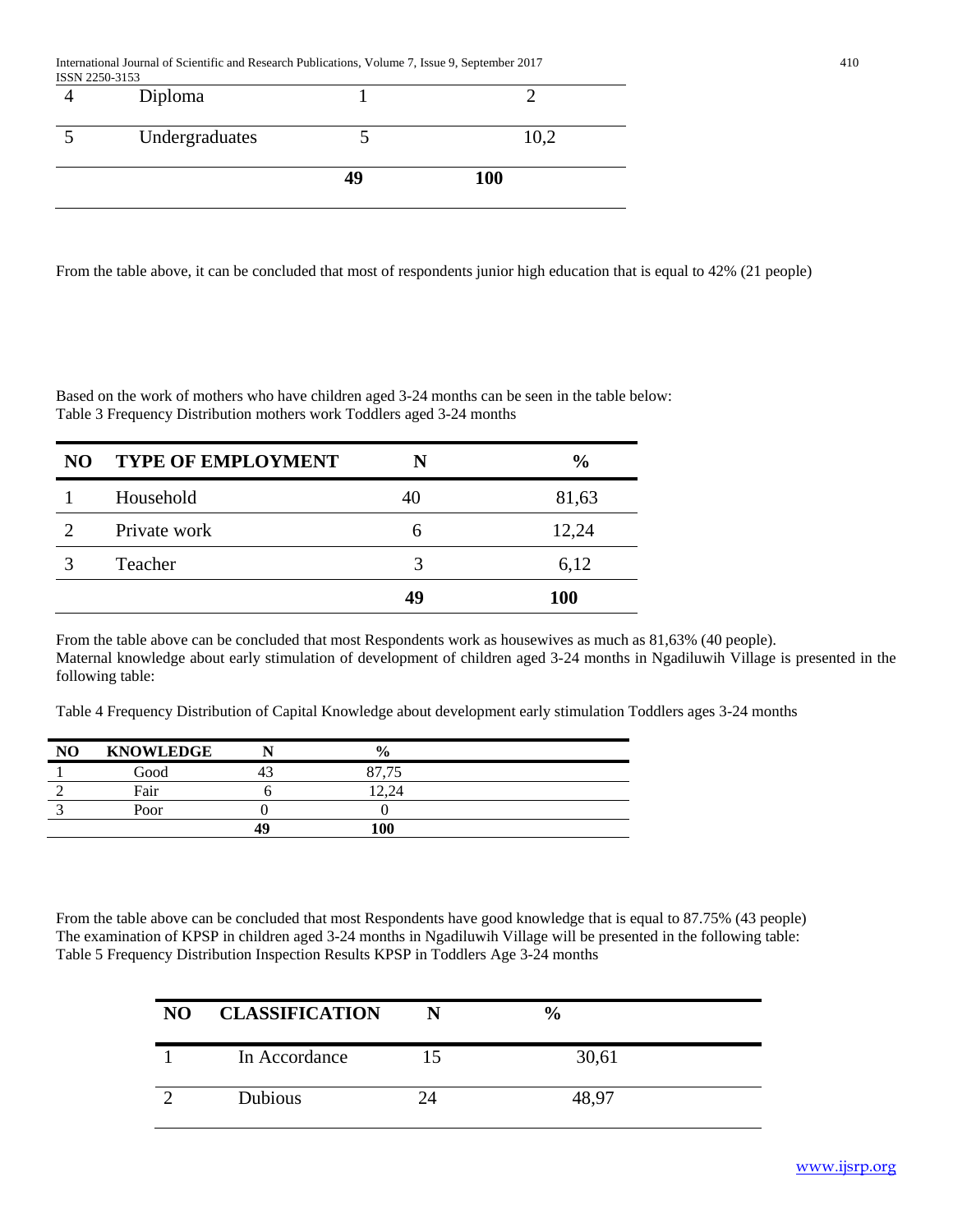| . . | Irregular | ΙU | 20,4       |  |
|-----|-----------|----|------------|--|
|     |           | 49 | <b>100</b> |  |

 From the table above it can be concluded that most toddlers 3-24 months of age examined in Ngadiluwih KPSP experience dubious development is equal to 48.97% (24 people).

Results of research on the relationship of mother's knowledge about early stimulation of development of children aged 3-24 months with result of examination of KPSP in Ngadiluwih Village will is presented in the following table:

Table 6 Relationship of Knowledge Capital about Stimulus Outcome of Early Development of Toddlers aged 3-24 months with KPSP Inspection Results

| N <sub>O</sub> | <b>Parent</b><br>Knowledge | <b>Child Development</b> |                       |                  |              |
|----------------|----------------------------|--------------------------|-----------------------|------------------|--------------|
|                |                            |                          | In Accordance Dubious | <b>Irregular</b> | <b>Total</b> |
|                |                            | $\mathbf n$              | $\mathbf n$           | $\mathbf n$      | $\mathbf n$  |
|                | Good                       | 13                       | 20                    | 10               | 43           |
| 2              | Fair                       | $\overline{2}$           | 4                     | 0                | 6            |
| 3              | Poor                       | $\theta$                 | $\theta$              | $\Omega$         | $\Omega$     |
|                |                            |                          |                       |                  | 49           |

 Based on the above table we can see that respondents who have good knowledge and have children aged 3-24 months with the results of questionable KPSP examination amounted to 20 people.

Results were then tested using *Spearman Rank* correlation *test.* Then results was obtained, *ρ* = 0.084, as the number sample more than 30, Where the table does not exist, then the significance test use manual formula. Based on the results of the calculation of *Spearman Rank* with error level of 5% (0.05) of the obtained results  $t = 0.577$ . Then t arithmetic compared t table with dk = n-2, obtained t arithmetic  $(0.577)$  <t table  $(2.01)$ , then H0 is accepted and H1 is rejected means no relationship of mother knowledge about early stimulation of development of Toddler age 3-24 Month with the result of KPSP examination in Ngadiluwih Village.

## **IV. DISCUSSION**

Based on the results of research in table 4.4, mothers who have good knowledge of 87.75% (43 people), while the rest are knowledgeable enough that is equal to 12.24% (6 people). From the results of this study found that the mother's knowledge about early stimulation of development of Toddlers in the village Ngadiluwih District Ngadiluwih Kediri most of the respondents are knowledgeable.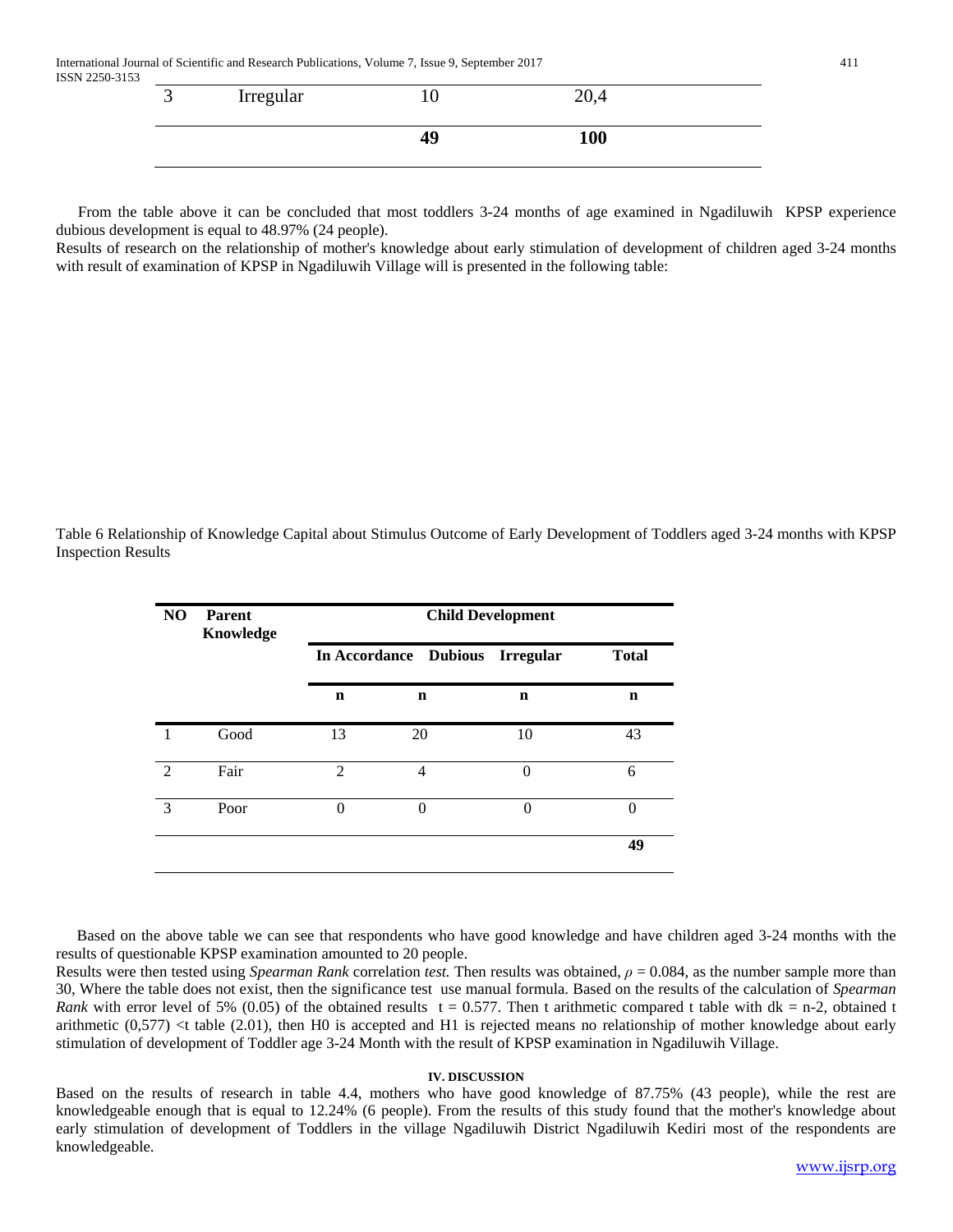A good mother knowledge about early stimulation of child under five development in Ngadiluwih Village is influenced by various factors one of them education, it can be seen from the result of research that is the respondents of junior high education equal to 42,85% (21 people), high school education Amounted to 36.73% (18 people), undergraduate education By 10.2% (5 people), educated elementary school 8.16% (4 people), and the rest are Diploma level that is 2% (1 person). Although in this study most of the respondents are well knowledgeable with junior high school education, it does not mean that education can be used as a reference as the only factor that can affect one's knowledge. Education does affect a person's attitude in receiving information from outside, but many factors can influence knowledge apart from education, such as work, age, interests, experience and culture.

In this research, the knowledge of mother is said to be good because the factor which also influence the mother knowledge is age, from this research data got 77,55% (38 respondents) aged 20-35 years that is at reproductive age. According to Hartanto and Lubis in Zahro (2009) age 20-35 years in women is the reproductive age and are in the recommended childbirth. Reproductive age is very influential on knowledge about child development and child care practices. This is in accordance with Huclok in Wawan and Dewi (2011) which states that the more age, the maturity and strength of a person will be more mature in thinking and working, apart from the age of respondents knowledge can be obtained from experience factors.

According to Simanjuntak (2011), experience is an event experienced by a person in interacting with his environment which is obtained through health counseling provided by health officials or cadres through events held in Ngadiluwih village area such as Posyandu park activity on every 12th day in every month and counseling directly given by the cadres through home visits.

Information gained through counseling provided by health professionals is very influential on the knowledge of mothers because health workers are role models of society and have more knowledge about how to stimulate early development of toddlers is good and true. This is in accordance with Harlock's statement in Kosegaran (2012) that knowledge can also be obtained through education, selfexperience, and others.

 Nevertheless, in this study there are still a small number of respondents who have enough knowledge that is equal to 12.24% (6 people), from 6 Respondents there are 83.3% (5 people) with junior high education and 16.6% (1 person) with High school education. This is because the respondent can not answer the statement on the questionnaire about the number 10 regarding the application in the early stimulation of the development of children under five aspects of KPSP include coarse motion, fine motion, speech and language, and socialization and independence.

From the above things the researcher believes that not all respondents who have low education also have low knowledge. Good knowledge is not influenced by the factors of education alone but also can be influenced by various factors, namely age and experience, because if only education is used as a reference in the care of children without experience, the stimulation provided by the mother in the less adequate and the toddler can not develop optimally.

Based on the results of the study, KPSP screening showed that there was a classification of under-five children who had the appropriate development of 31.61% (15 people), doubted 48.97% (24 people) and the remaining 20.4% (10 people) had deviations.

Research in Rural Ngadiluwih obtained less than half of the respondents Toddler progressing dubious in terms of rugged and socialization independence movement compared with growth in accordance with KPSP. The occurrence of dubious developments due to several factors: the child is not cooperative when examined by the officer, the examiner is less approach to the child so that the child is afraid when done KPSP examination, this situation does not mean the child is in a dangerous condition. This study is in accordance with Amrullah's (2013) study which found more than half of respondents, 40 children (62,5%) from total 64 respondents who experienced dubious development due to lack of fulfillment in children, including the need to play

Similarly, Ariani (2012) who argues that children who experience developmental delays may fail in school, this may be due to environmental factors that can interfere with growth and handling. From the above matters, the researcher argues that the role of parents, especially mothers, has a very important role in providing early stimulation of development in Toddlers because it is a facilitator that has an impact on the development of children to achieve optimal development according to the age stage.

The lack of knowledge of mother's knowledge about early stimulation of child under age 3-24 month development with result of examination of KPSP happened due to various factors, one of them internal factor that is still many mothers who are less aware of the development that must be achieved by their children in each age. In this research, mother knowledge is said to be good because of experience and information that have been obtained from health officer especially midwife at activity of Taman Posyandu which held every 1<sup>st</sup> day in every month in Ngadiluwih village about ways to do stimulation interesting, but in practice mother still can not apply directly to their children, so many found the development of toddlers who doubt.

This is in accordance with the opinion of Mubarok in Simanjuntak (2011) stated that factors that affect one's knowledge is the experience by a person and information received by someone to gain new knowledge. In this study, although the knowledge of mothers mostly been said to be good but in examination KPSP it is still there. Respondents who experienced dubious development 48.97% (24 people) and deviant development of 20.41% (10 people) of 49 toddler respondents studied. This is not just a toddler is indeed a setback from the development that should, but influenced by various factors that can affect the examination of KPSP, among others, when the child's research looks shy, and prefer to play alone so do not want to follow the steps - the step of inspection Done by the examiner, the lack of approach done by the examiner so that the child is afraid during the examination.

Weaknesses are also present in this study: screening is performed only once, should be re-examined to avoid bias examination. Screening should be combined with diagnostic tools other development problems remembering less diagnostic value KPSP causing underdetection, there is a possibility of false negative results were correct. Subjects that are considered dubious in the assessment of the results of the KPSP should be re-examined 1-2 weeks later after the first examination to ensure the existence of developmental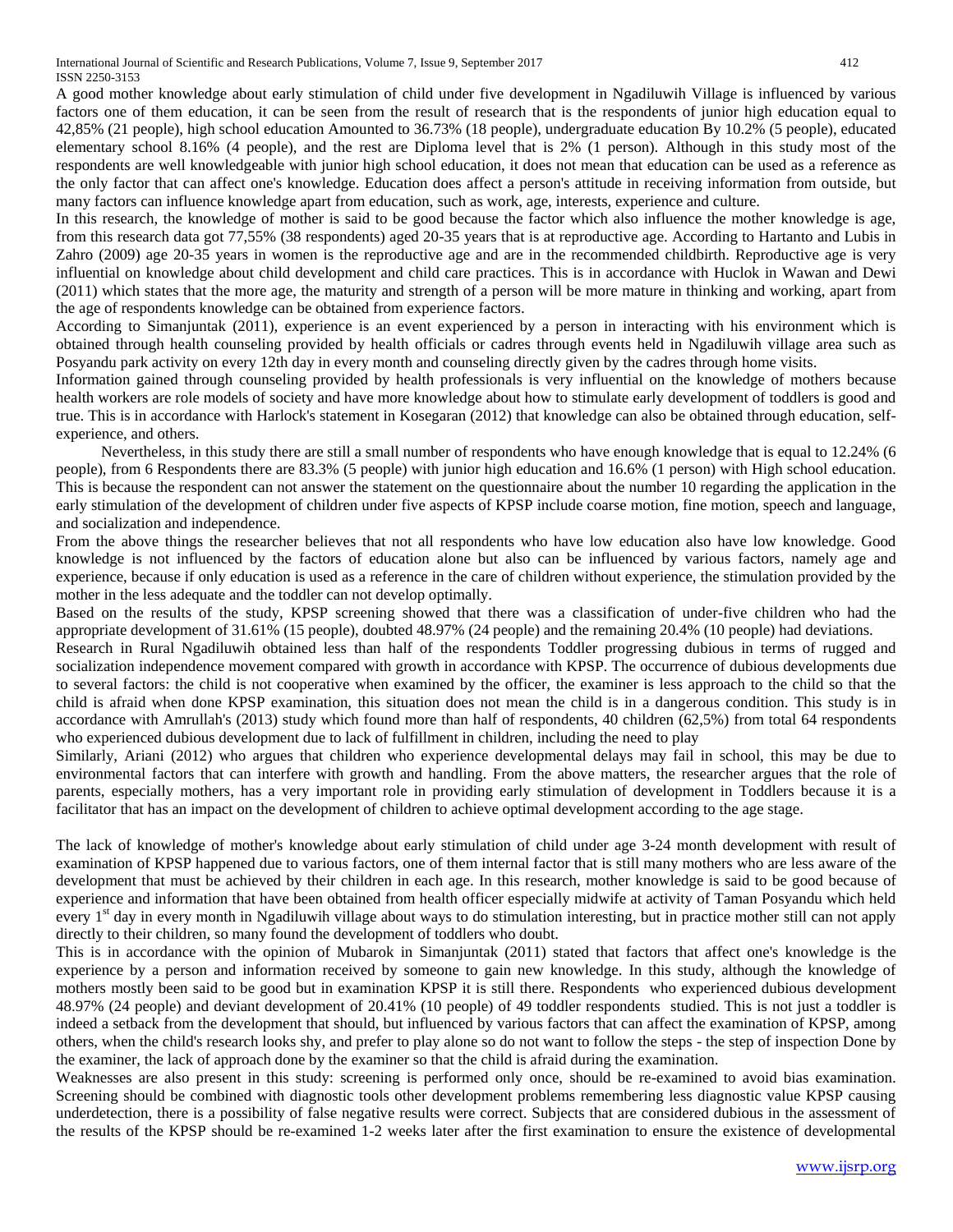International Journal of Scientific and Research Publications, Volume 7, Issue 9, September 2017 413 ISSN 2250-3153

delays. KPSP not the only tool that can be used to assess a child's development because KPSP itself translated from PQD (Parent Developmental Screening Test), developed from DDST (Denver Developmental Screening Test), whereas the gold standard used DENVER II which is a revision of the DDST ( Ariani, 2012).

This study is in accordance with research conducted by Hidayati in Kosegaran (2013) which examines the relationship between mother's knowledge about the development of children with psychomotor development of children aged 3-5 years with no relationship. The absence of a relationship does not mean that the mother's knowledge does not affect the development of the child, it could be a mother who has a good knowledge about the development of children but has children with abnormal psychomotor development, or mothers whose knowledge about the development of children is not good but have children with normal psychomotor development

From the results of this study, the researcher believes that there is no correlation between mother's knowledge about early stimulation of child under age 3-24 month with result of KPSP examination can be caused in conducting KPSP inspection only in one examination when this should be done after 2 weeks according to the age of the child to ensure the child's development is appropriate or indeed the child is actually experiencing irregularities so that further intervention can be done if the problem occurs.

# V. CONCLUSION

Almost all mothers have a good knowledge about how to stimulate early development of toddlers, the mother knows every process of development that must be achieved by the child according to the age of the child.

Almost all children under five years of KPSP examination have experienced dubious developments

There is no correlation between mother's knowledge on early stimulation of infant development aged 3-24 months with result of questionnaire of pre-screening of development (KPSP) in Ngadiluwih village.

#### **REFERENCES**

- Amrullah, MI. 2013. *Gambaran Hasil Pelaksanaan KPSP, TDL, TDD Anak Usia 4 tahun di Wilayah Kerja Puskesmas Wiradesa Kabupaten Pekalongan*. Pekalongan. [http://40naskahpublikasiAbie.pdf.](http://40naskahpublikasiabie.pdf/) Diakses tanggal 20 Juni 2014 pukul 19.30 WIB.
- Ariani, Mardhani Yosoprawoto. 2012. *Usia Anak dan Pendidikan Ibu Sebagai Faktor Gangguan Perkembangan Anak*. Malang.http://arianidr.jurnalkedokteranBrawijaya.pdf. Diakses tanggal 25 Juni 2014 pukul 09.35 WIB.
- Arikunto, S. 2010. *Prosedur Penelitian: Suatu Pendekatan Praktik.* Jakarta: Rineka Cipta.
- Christiari, dkk. 2013. *Jurnal Pustaka Kesehatan, vol. 1 (no. 1) Hubungan Pengetahuan Ibu tentang Stimulasi Dini*. Jember. [http://jurnal.unej.ac.id.](http://jurnal.unej.ac.id/) Diakses tanggal 10 April 2014 pukul 20.15 WIB.
- Departemen Pendidikan Nasional. 2008. *Kamus Besar Bahasa Indonesia Pusat Bahasa*. Jakarta: PT. Gramedia Pustaka Utama.
- *Dinas Kesehatan Kabupaten Kediri bagian P2*. 2013.
- Dinas Kesehatan Republik Indonesia. 2006. *Pedoman Pelaksanaan Stimulasi, Deteksi dan Intervensi Dini Tumbuh Kembang Anak Ditingkat Pelayanan Dasar.*
- Dinas Kesehatan Jawa Timur. 2013. *Jatim Dalam Rangka Terkini*. [http://dinkes.jatimprov.go.id/userfile/dokumen/JATIM\\_DALAM\\_ANGKA\\_TERKINI.pdf. 2013 Diakses tanggal 11/03/2014](http://dinkes.jatimprov.go.id/userfile/dokumen/JATIM_DALAM_ANGKA_TERKINI.pdf.%20Diakses%20tanggal%2011/03/2014%20pukul%2012.15)  [pukul 12.15](http://dinkes.jatimprov.go.id/userfile/dokumen/JATIM_DALAM_ANGKA_TERKINI.pdf.%20Diakses%20tanggal%2011/03/2014%20pukul%2012.15) WIB.
- Departemen Kesehatan Rebublik Indonesia. 2014. RPJPK 2005-1025. [http://www.depkes.go.id/downloads/newdownloads/rancangan\\_RPJPK\\_2005-2025.pdf. Diakses pada tanggal 11/03/2014](http://www.depkes.go.id/downloads/newdownloads/rancangan_RPJPK_2005-2025.pdf.%20Diakses%20pada%20tanggal%2011/03/2014%20pukul%2012.55)  [pukul 12.55](http://www.depkes.go.id/downloads/newdownloads/rancangan_RPJPK_2005-2025.pdf.%20Diakses%20pada%20tanggal%2011/03/2014%20pukul%2012.55) WIB.
- Haditono, S. 2006. *Psikologi Perkembangan Pengantar dalam Berbagai Bagiannya.*Yogyakarta: Gadjah Mada University Press.

Hidayat, A. Alimul Aziz. 2008. *Pengantar Ilmu Kesehatan Anak untuk Pendidikan Kebidanan*. Jakarta: Salemba Medika.

Hidayat, A. Alimul Aziz. 2009. *Metode Penelitian Kebidanan dab Teknik Analisis Data.* Jakarta: Salemba Medika.

Kementerian Kesehatan RI. 2011. *Buletin Jendela Kementerian Kesehatan RI*.

Kosegaran H, dkk. 2013. *Ejournal keperawatan (e-Kp) Volume 1. Nomor 1. Hubungan Tingkat Pengetahuan Orang Tua tentang Stimulasi Dini*. Manado. http://ejournal.unsrat.ac.id. Diakses tanggal 10 April 2014 pukul 20.00 WIB.